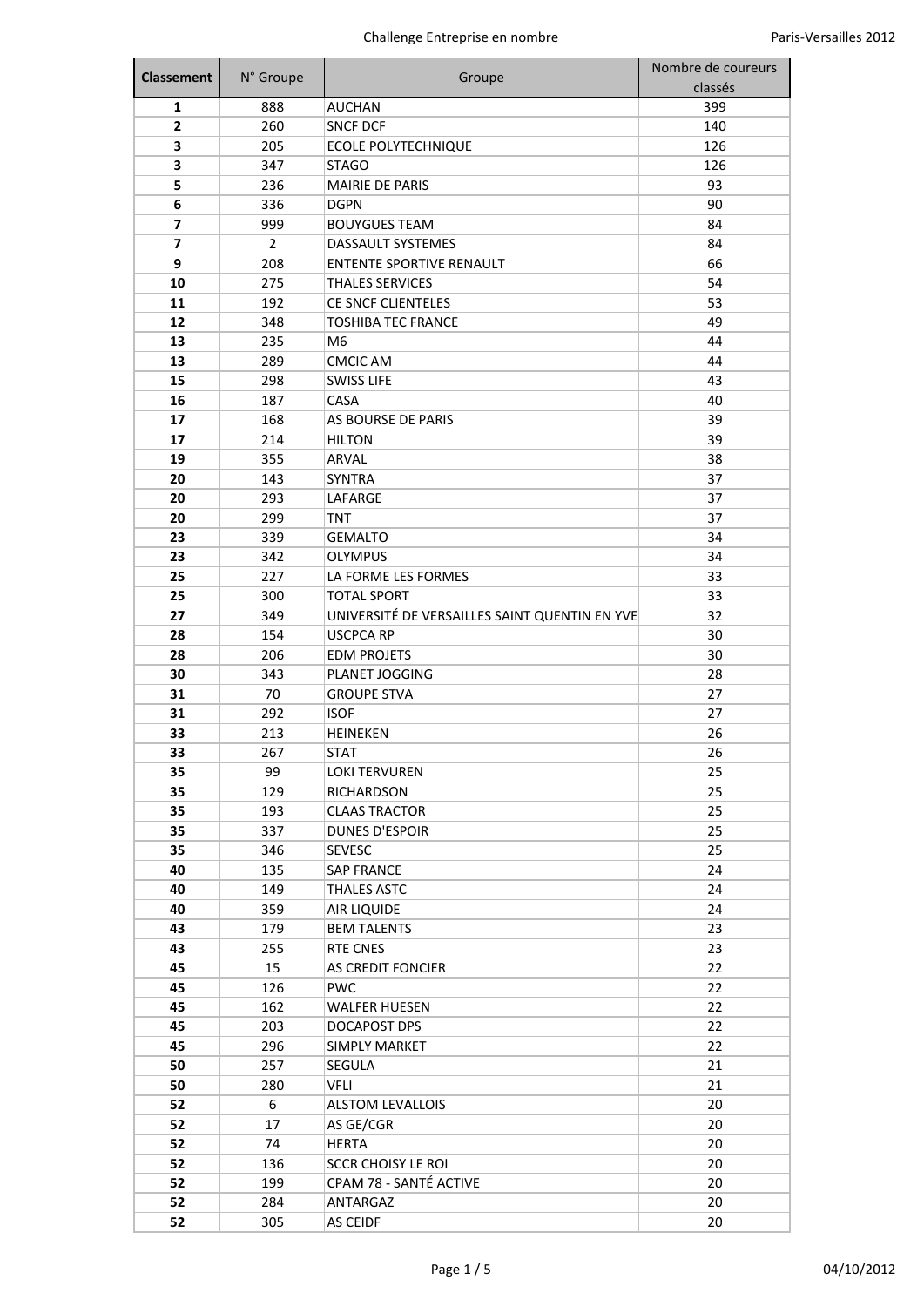| <b>Classement</b> | N° Groupe | Groupe                          | Nombre de coureurs |
|-------------------|-----------|---------------------------------|--------------------|
|                   |           |                                 | classés            |
| 59                | 16        | <b>AS FRANCE 2</b>              | 19                 |
| 59                | 271       | TECHNICENTRE DE PARIS NORD      | 19                 |
| 59                | 334       | <b>BOUCHONS DE L'ESPOIR</b>     | 19                 |
| 62                | 49        | DRPJ VERSAILLES                 | 18                 |
| 62                | 175       | AU VIEUX CAMPEUR                | 18                 |
| 62                | 220       | <b>INTERMEDE</b>                | 18                 |
| 62                | 295       | PARIS OUEST CONSTRUCTION        | 18                 |
| 62                | 350       | <b>VERSAILLES</b>               | 18                 |
| 67                | 18        | AS IDLP                         | 17                 |
| 67                | 156       | UTC AEROPOSPACE SYSTEME         | 17                 |
| 67                | 196       | <b>COHERIS</b>                  | 17                 |
| 67                | 249       | <b>ORESYS</b>                   | 17                 |
| 67                | 269       | SUBSEA7                         | 17                 |
| 67                | 301       | <b>VELUX</b>                    | 17                 |
| 67                | 304       | ARKEMA                          | 17                 |
| 67                | 340       | <b>GOELAND AIR FRANCE</b>       | 17                 |
| 75                | 20        | <b>ASCOT</b>                    | 16                 |
| 75                | 64        | <b>GCAF</b>                     | 16                 |
| 75                | 113       | <b>NEWEDGE</b>                  | 16                 |
| 75                | 157       | UTO                             | 16                 |
| 79                | 8         | <b>ALTAVIA</b>                  | 15                 |
| 79                | 111       | NEOLANE                         | 15                 |
| 79                | 117       | <b>OPERA DE PARIS</b>           | 15                 |
| 79                | 122       | POINT DU JOUR RATP              | 15                 |
| 79                | 131       | <b>RUNINCRES</b>                | 15                 |
| 79                | 159       | <b>VERSEO</b>                   | 15                 |
| 79                | 215       | HOTEL GEORGE V                  | 15                 |
| 79                | 297       | SOCIETE CTS                     | 15                 |
| 79                | 302       | <b>VIRGIN MOBILE</b>            | 15                 |
| 79                | 345       | RUNNOSPHÈRE                     | 15                 |
| 79                | 353       | <b>TRANSILIEN</b>               | 15                 |
| 90                | 11        | ANDRA                           | 14                 |
| 90                | 69        | <b>GROUPE MLOZ</b>              | 14                 |
| 90                | 204       | <b>EATON</b>                    | 14                 |
| 90                | 246       | NISSAN                          | 14                 |
| 90                | 278       | UNILEVER SPORT FRANCE           | 14                 |
| 90                | 288       | <b>BASE DE LOISIRS UCPA</b>     | 14                 |
| 90                | 351       | ZYCKO                           | 14                 |
| 97                | 46        | DALKIA                          | 13                 |
| 97                | 48        | <b>DIEXPERTS</b>                | 13                 |
| 97                | 106       | <b>NDS RUNNING</b>              | 13                 |
| 97                | 108       | MUNICIPAUX DU HAVRE             | 13                 |
| 97                | 132       | RUNNING ET MARATHON BOIS DARCY  | 13                 |
| 97                | 158       | VEO 2000 LA PLAGNE              | 13                 |
| 97                | 247       | NOVAGRAAF TECHNOLOGIES          | 13                 |
| 97                | 263       | SOLANN DREAM TEAM               | 13                 |
| 97                | 286       | <b>AVIGROS</b>                  | 13                 |
| 97                | 344       | <b>RMC</b>                      | 13                 |
| 97                | 364       | SORIN GROUP                     | 13                 |
| 108               | 32        | CASSIDIAN                       | 12                 |
| 108               | 43        | <b>CLASCS MAIRIE DE TRAPPES</b> | 12                 |
| 108               | 44        | <b>COBHAM AVIONICS</b>          | 12                 |
| 108               | 51        | EFRONT                          | 12                 |
| 108               | 112       | NESTLÉ FRANCE                   | 12                 |
| 108               | 137       | <b>SETEC</b>                    | 12                 |
| 108               | 164       | AP MOLLER GROUP                 | 12                 |
| 108               | 237       | <b>MAISON MERE</b>              | 12                 |
| 108               | 253       | RER B                           | 12                 |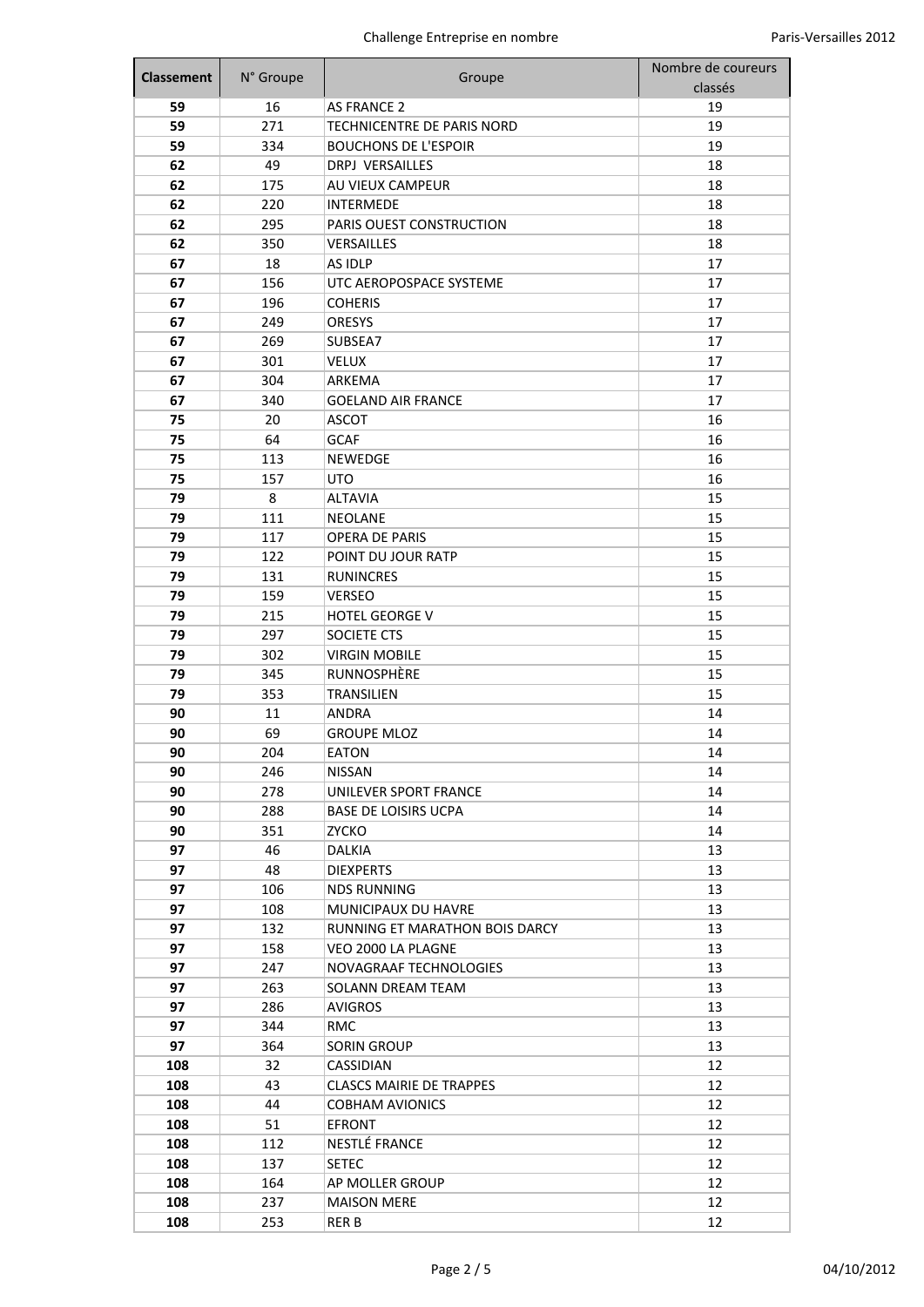| <b>Classement</b> | N° Groupe | Groupe                                           | Nombre de coureurs<br>classés |
|-------------------|-----------|--------------------------------------------------|-------------------------------|
| 108               | 335       | <b>CE CAFY</b>                                   | 12                            |
| 108               | 365       | Vallourec                                        | 12                            |
| 119               | 23        | <b>BAPTISTE GRODENIC</b>                         | 11                            |
| 119               | 28        | CA CARDS ET PAYMENTS                             | 11                            |
| 119               | 29        | <b>CALBERSON FRANCE EXPRESS YVELINES</b>         | 11                            |
| 119               | 30        | <b>CANAL PLUS</b>                                | 11                            |
| 119               | 47        | <b>DEXIA</b>                                     | 11                            |
| 119               | 63        | <b>GALERIES LAFAYETTE</b>                        | 11                            |
| 119               | 155       | UT & RUN                                         | 11                            |
| 119               | 174       | ASR                                              | 11                            |
| 119               | 238       | MAZARS ASSURANCE ET IMMOBILIER                   | 11                            |
| 119               | 239       | MC DERMOTT                                       | 11                            |
| 119               | 240       | MEGA RUNNING TEAM                                | 11                            |
| 119               | 248       | <b>OPIEVOY</b>                                   | 11                            |
| 119               | 265       | SQUARE                                           | 11                            |
| 119               | 287       | <b>AXIMUM</b>                                    | 11                            |
| 119               | 354       | <b>ALCADIA</b>                                   | 11                            |
| 119               | 356       | <b>BOUYGUES TELECOM</b>                          | 11                            |
| 119               | 358       | Croix-Rouge Française - Délégation de Versailles | 11                            |
| 119               | 360       | <b>Alstom Running</b>                            | 11                            |
| 137               | 53        | <b>EQUANCY</b>                                   | 10                            |
| 137               | 54        | ESPACE SAINT GERMAIN TEAM                        | 10                            |
| 137               | 76        | <b>ITESOFT</b>                                   | 10                            |
| 137               | 161       | <b>VISION IT GROUP</b>                           | 10                            |
| 137               | 169       | ASAP                                             | 10                            |
| 137               | 177       | <b>BBGR</b>                                      | 10                            |
| 137               | 178       | <b>BEAUGENCY</b>                                 | 10                            |
| 137               | 274       | THALES RAYTHEON SYSTEMS                          | 10                            |
| 137               | 294       | <b>ONF</b>                                       | 10                            |
| 146               | 3         | ACSÉ                                             | 9                             |
| 146               | 24        | BARDANEL                                         | 9                             |
| 146               | 38        | <b>CETIM SECTION CAP</b>                         | 9                             |
| 146               | 77        | <b>JC TEAM</b>                                   | 9                             |
| 146               | 115       | OCE DUR RUNNING TEAM                             | 9                             |
| 146               | 119       | ORLADE                                           | 9                             |
| 146               | 130       | RICOH RUNNING TEAM                               | 9                             |
| 146               | 138       | SHEARMAN STERLING                                | 9                             |
| 146               | 163       | <b>WISSOUS RUNNING CLUB</b>                      | 9                             |
| 146               | 172       | <b>ASCT</b>                                      | 9                             |
| 146               | 184       | CABINET DANIEL LEGRAND                           | 9                             |
| 146               | 221       | <b>INVIVOO</b>                                   | 9                             |
| 146               | 270       | SYSTRAN                                          | 9                             |
| 146               | 282       | <b>VIVARTE</b>                                   | 9                             |
| 146               | 357       | <b>EURODECISION</b>                              | 9                             |
| 146               | 363       | Imerys                                           | 9                             |
| 146               | 366       | <b>CASO EADS</b>                                 | 9                             |
| 163               | 10        | AMGEN TEAM                                       | 8                             |
| 163               | 25        | <b>BILLIE TEAM</b>                               | 8                             |
| 163               | 50        | <b>DUTTES GROUP</b>                              | 8                             |
| 163               | 55        | <b>ETAMPES</b>                                   | 8                             |
| 163               | 75        | <b>IGREC INGENIERIE</b>                          | 8                             |
| 163               | 84        | LAERDAL MEDICAL B.I.L.                           | 8                             |
| 163               | 93        | LES FURETS D'EIFFAGE                             | 8                             |
|                   |           |                                                  |                               |
| 163               | 98        | <b>LIDO</b>                                      | 8                             |
| 163               | 123       | <b>PROFLUIDE</b>                                 | 8<br>8                        |
| 163               | 142       | SP CHATO9                                        |                               |
| 163               | 147       | <b>TECHNIP FRANCE</b>                            | 8                             |
| 163               | 148       | <b>TEUFELSFLITZER</b>                            | 8                             |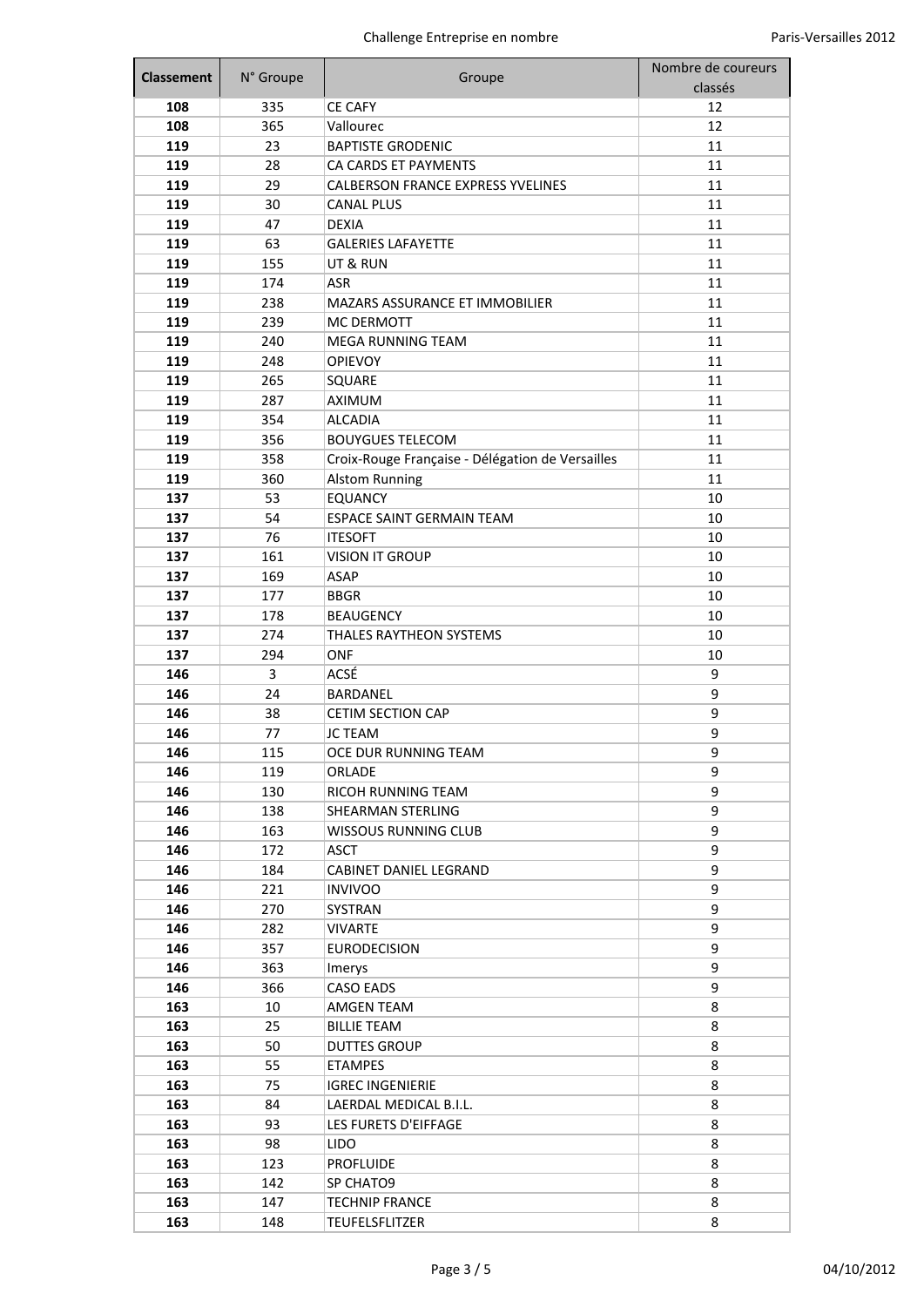| <b>Classement</b> | N° Groupe | Groupe                              | Nombre de coureurs |
|-------------------|-----------|-------------------------------------|--------------------|
|                   |           |                                     | classés            |
| 163               | 183       | <b>BTP CONSULTANTS</b>              | 8                  |
| 163               | 195       | <b>COFELY INEO</b>                  | 8                  |
| 163               | 197       | <b>COLAS</b>                        | 8                  |
| 163               | 244       | <b>NEORUN</b>                       | 8                  |
| 163               | 251       | PIAGGIO FRANCE                      | 8                  |
| 163               | 254       | RESERVISTES DU GGD 78               | 8                  |
| 163               | 276       | <b>TLSA 2012</b>                    | 8                  |
| 163               | 290       | <b>GROUPE SERMA</b>                 | 8                  |
| 163               | 338       | <b>ETOILE DE MARTIN</b>             | 8                  |
| 163               | 341       | <b>ISSY LES MOULINEAUX</b>          | 8                  |
| 185               | 12        | ANFR                                | 7                  |
| 185               | 13        | APTEA                               | 7                  |
| 185               | 19        | AS SITA/EQUANT                      | 7                  |
| 185               | 26        | <b>BMCSOFTWARE</b>                  | $\overline{7}$     |
| 185               | 34        | CE SGN SQY                          | 7                  |
| 185               | 36        | <b>CE THALES AES</b>                | 7                  |
| 185               | 39        | CFTC <sub>2</sub>                   | $\overline{7}$     |
| 185               | 60        | <b>FOULEES SANGHINOISES</b>         | 7                  |
| 185               | 62        | G.S.D. BRANCALEONE ASTI             | 7                  |
| 185               | 66        | <b>GEOCHEMICAL BROTHERS</b>         | 7                  |
| 185               | 71        | <b>GST TEAM</b>                     | 7                  |
| 185               | 72        | <b>HAPPY BIRTHDAY OL</b>            | 7                  |
| 185               | 109       | <b>NATIXIS AM</b>                   | 7                  |
| 185               | 110       | <b>NECTECH</b>                      | $\overline{7}$     |
| 185               | 121       | <b>OXAND</b>                        | 7                  |
| 185               | 139       | <b>SKF</b>                          | 7                  |
| 185               | 140       | <b>SNCF CONSULTING</b>              | 7                  |
| 185               | 141       | SOFTATHOME                          | 7                  |
| 185               | 150       | <b>THALES VELISY</b>                | $\overline{7}$     |
| 185               | 166       | ARGAN                               | 7                  |
| 185               | 190       | CE FEDERATION FRANCAISE DE FOOTBALL | 7                  |
| 185               | 201       | <b>D&amp;O</b>                      | 7                  |
| 185               | 219       | <b>INRIA</b>                        | 7                  |
| 185               | 225       | <b>KURT SALMON</b>                  | 7                  |
| 185               | 229       | LCIE                                | 7                  |
| 185               | 230       | LE COMPTOIR                         | 7                  |
| 185               | 259       | <b>SIMMONS &amp; SIMMONS</b>        | 7                  |
| 185               | 273       | <b>TERREAL MX CE</b>                | 7                  |
| 185               | 291       | <b>IDTGV</b>                        | 7                  |
| 185               | 303       | <b>ADIDAS</b>                       | 7                  |
| 215               | 4         | <b>ADAS PARIS</b>                   | 6                  |
| 215               | 21        | <b>AVG VILLENEUVE</b>               | 6                  |
| 215               | 37        | <b>CENTIMEO</b>                     | 6                  |
| 215               | 40        | CFTC1                               | 6                  |
| 215               | 52        | <b>EPSILON</b>                      | 6                  |
| 215               | 56        | <b>EURIS</b>                        | 6                  |
| 215               | 58        | <b>FAURECIA</b>                     | 6                  |
| 215               | 73        | <b>HAPPY FEET</b>                   | 6                  |
| 215               | 86        | <b>LASTAPIS</b>                     | 6                  |
| 215               | 94        | LES PILS SCHNAPS                    | 6                  |
| 215               | 118       | <b>OPPORTUNITY</b>                  | 6                  |
| 215               | 120       | OVA LES SABLES D OLONNES            | 6                  |
| 215               | 144       | SYSTEM PLUS IMMOBILIER              | 6                  |
| 215               | 153       | UNISAUDE                            | 6                  |
| 215               | 202       | <b>DARWIN</b>                       | 6                  |
| 215               | 209       | <b>FAMILLE LALYS</b>                | 6                  |
| 215               | 212       | <b>GOIANOS RUNNERS</b>              | 6                  |
| 215               | 216       | IDÉES FERMETURES - BEURRE NOISETTE  | 6                  |